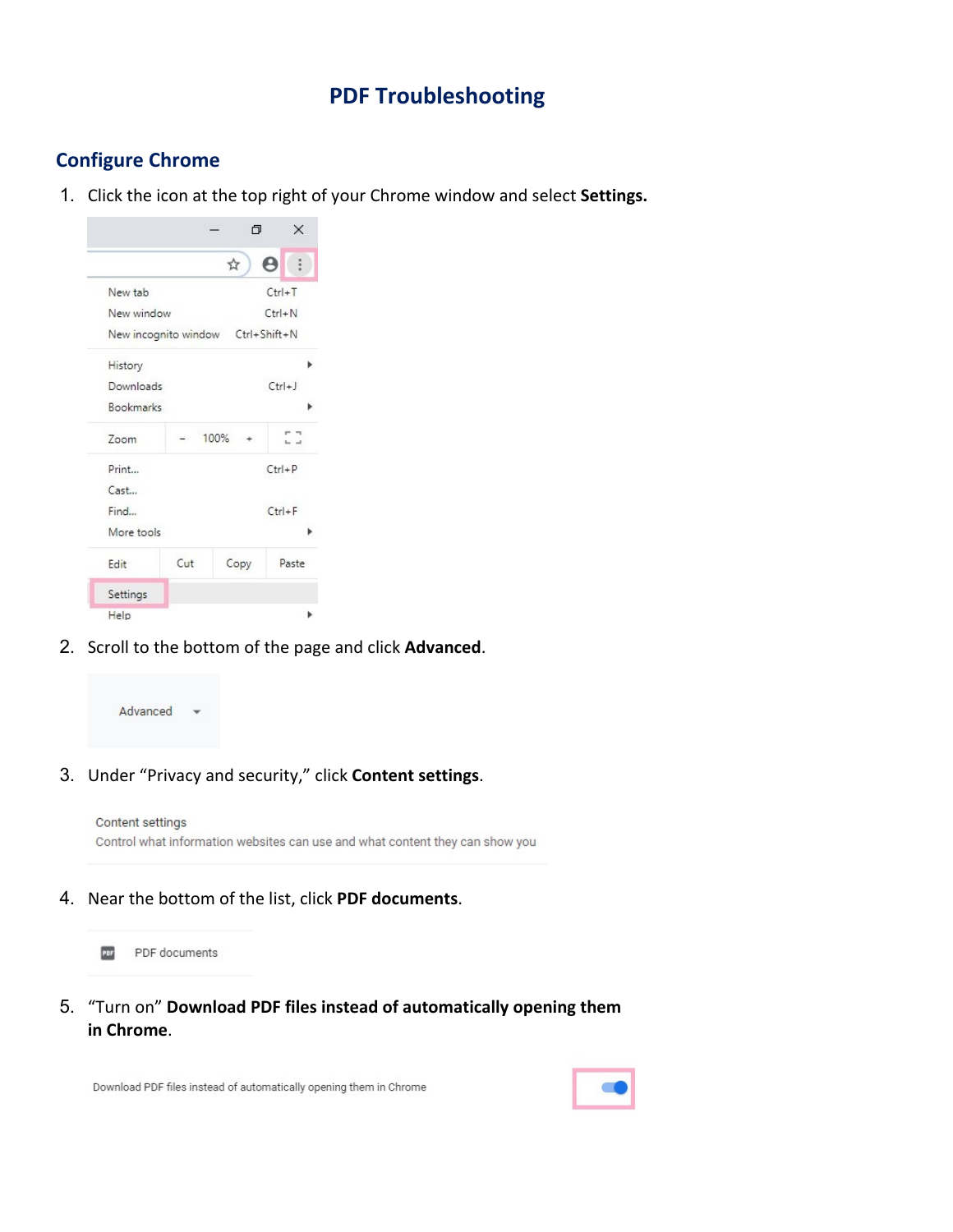### **Configure Firefox**

1. Click the icon at the top right of your Firefox window and select **Options**.



- 2. Scroll down to the **Applications** box and select **Portable Document Format (PDF)**.
- 3. Click the arrow to the right and select Use **Adobe Acrobat**.

#### **Applications**

Choose how Firefox handles the files you download from the web or the applications you use while